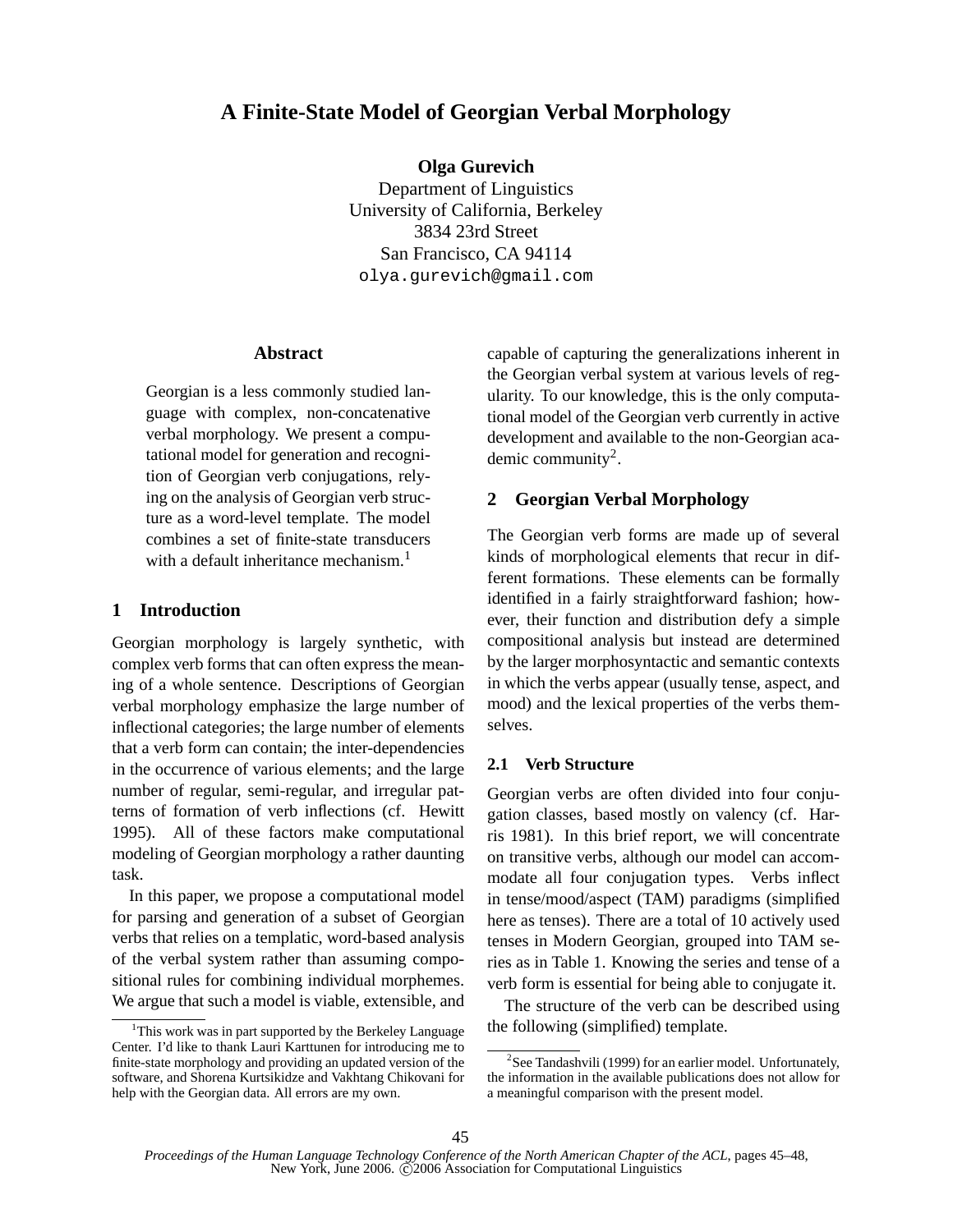| <b>Series</b> | Tense            | 2SGSUBJ:3SGOBJ          |
|---------------|------------------|-------------------------|
|               | <b>PRESENT</b>   | $xat'$ -av              |
|               | <b>IMPERFECT</b> | $xat'$ -av-di           |
|               | PRES. SUBJ.      | $xat'$ -av-de           |
|               | <b>FUTURE</b>    | $da$ -xat'-av           |
|               | CONDITIONAL      | $da$ <b>xat'</b> -av-di |
|               | FUT. SUBJ.       | $da$ <b>xat'</b> -av-de |
| П             | <b>AORIST</b>    | $da$ -xat'-e            |
|               | AOR. SUBJ.       | $da$ -xat'-o            |
| Ш             | <b>PERFECT</b>   | $da-gi$ -xat'-av-s      |
|               | PLUPERFECT       | $da$ -ge-xat'-a         |

Table 1: Tenses of the verb 'to paint'. Root is in bold.

(Preverb)-(agreement1)-(version)-**root**-(thematic suffix)-(tense)-(agreement)

The functions of some of the elements are discussed below. As an illustration, note the formation of the verb xat'va 'paint' in Table 1.

### **2.2 Lexical and Semi-Regular Patterns**

The complexity of the distribution of morphological elements in Georgian is illustrated by preverbs, thematic suffixes, and tense endings. The preverbs (a closed class of about 8) indicate perfective aspect and lexical derivations from roots, similar to verb prefixes in Slavic or German. The association of a verb with a particular preverb is lexical and must be memorized. A preverb appears on forms from the Future subgroup of series I, and on all forms of series II and III in transitive verbs. Table 2 demonstrates some of the lexically-dependent morphological elements, including several different preverbs (row 'Future').

Similarly, thematic suffixes form a closed class and are lexically associated with verb roots. They function as stem formants and distinguish inflectional classes. In transitive verbs, thematic suffixes appear in all series I forms. Their behavior in other series differs by individual suffix: in series II, most suffixes disappear, though some seem to leave partial "traces" (rows 'Present' and 'Perfect' in Table 2).

The next source of semi-regular patterns comes from the inflectional endings in the individual tenses and the corresponding changes in some verb roots (row 'Aorist' in Table 2).

Finally, another verb form relevant for learners is the masdar, or verbal noun. The masdar may or may

|         | 'Bring'            | 'Paint'                    | 'Eat'            |
|---------|--------------------|----------------------------|------------------|
| Present | $i$ -gh- $eb$ -s   | $\mathbf{x}$ at'-av-s      | ch'am- $\phi$ -s |
| Future  | $c'amo$ -i-gh-eb-s | $da$ - <b>xat'</b> -av-s   | she-ch'am-s      |
| Aorist  | $c'$ amo-i-gh- $o$ | $da$ -xat'-a               | she-ch'am- $a$   |
| Perfect | $c'$ amo-u-gh-ia   | $da$ -u- <b>xat</b> '-av-s | she-u-ch'am-ia   |
| Masdar  | c'amo-gh-eb-a      | $da$ - <b>xat'</b> -v-a    | $ch$ '-am-a      |

Table 2: Lexical Variation. Roots are in bold; lexically variable affixes are in italics.

| <b>SUBJ</b> | OBJ               |          |                 |                |    |
|-------------|-------------------|----------|-----------------|----------------|----|
|             | 1s <sub>G</sub>   | 1 PL     | 2s <sub>G</sub> | 2PL            |    |
| 1sg         |                   |          | g               |                |    |
| 1PL         |                   |          |                 | g              |    |
| 2sG         | $m$ — $\emptyset$ | gv       |                 |                |    |
| 2PL         | m—t               | gv       |                 |                |    |
| 3sG         | $\ast$<br>m       | *<br>gv  | $*$             |                | *  |
| 3PL         | $* *$<br>m        | **<br>gv | **              | **<br>$\sigma$ | ** |

Table 3: Subject/Object agreement. The 3sg and 3pl suffixes, marked by \* and \*\*, are tense-dependent.

not include the preverb and/or some variation of the thematic suffix (last row in Table 2).

#### **2.3 Regular Patterns**

Verb agreement in Georgian is a completely regular yet not entirely compositional phenomenon. A verb can mark agreement with both the subject and the object via a combination of prefixal and suffixal agreement markers, as in Table 3.

The distribution and order of attachment of agreement affixes has been the subject of much discussion in theoretical morphological literature. To simplify matters for the computational model, we assume here that the prefixal and suffixal markers attach to the verb stem at the same time, as a sort of circumfix, and indicate the combined subject and object properties of a paradigm cell.

Despite the amount of lexical variation, tense formation in some instances is also quite regular. So, the Imperfect and First Subjunctive tenses are regularly formed from the Present. Similarly, the Conditional and Future Subjunctive are formed from the Future. And for most (though not all) transitive verbs, the Future is formed from the Present via the addition of a preverb.

Additionally, the number of possible combinations of inflectional endings and other irregularities is also finite, and some choices tend to predict other choices in the paradigm of a given verb. Georgian verbs can be classified according to several example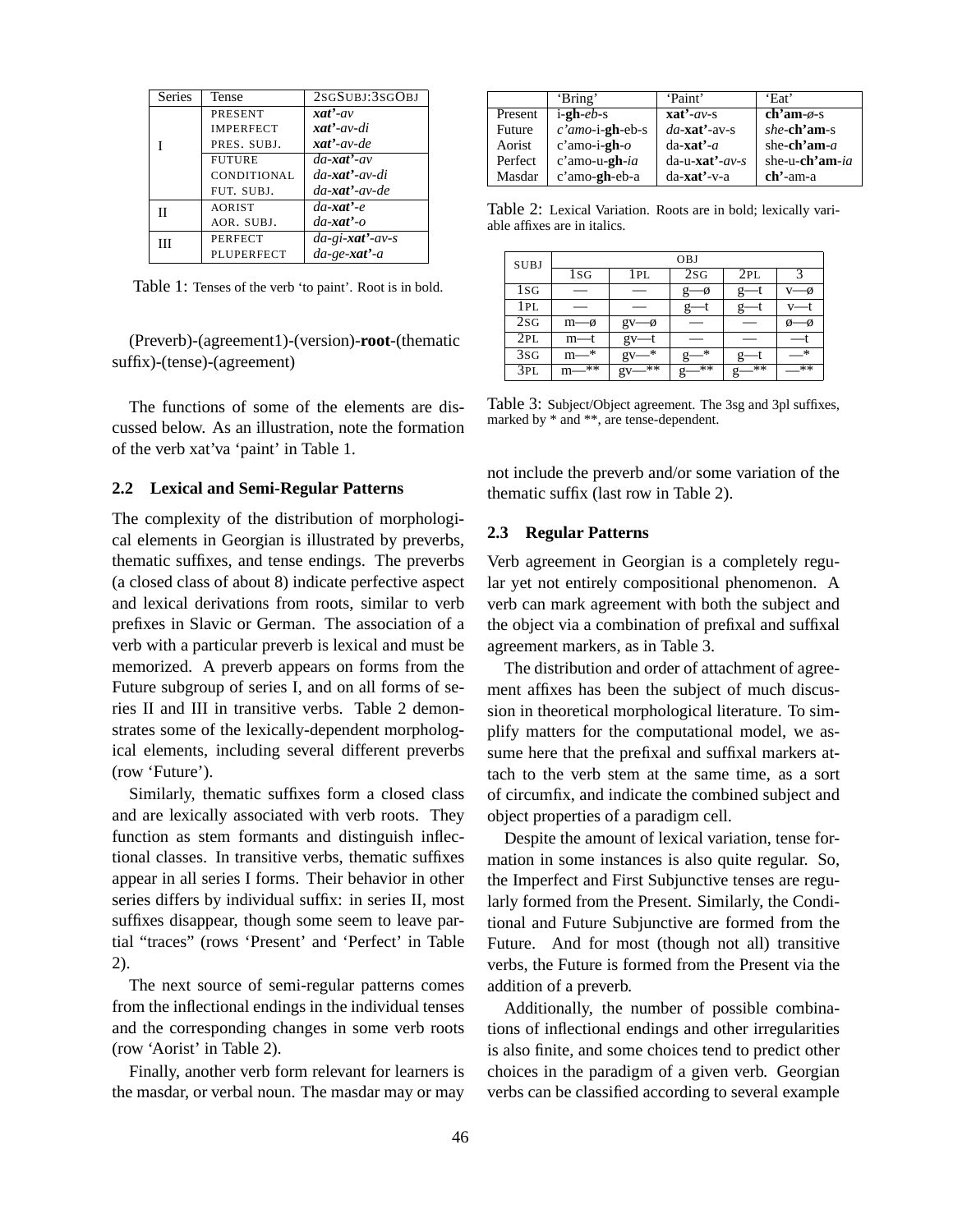paradigms, or inflectional (lexical) classes, similar to the distinctions made in Standard European languages; the major difference is that the number of classes is much greater in Georgian. For instance, Melikishvili (2001) distinguishes over 60 classes, of which 17 are transitive. While the exact number of inflectional classes is still in question, the general example-based approach seems the only one viable for Georgian.

# **3 Computational Model**

# **3.1 Overview**

Finite-state networks are currently one of the most popular methods in computational morphology. Many approaches are implemented as two-way finite-state transducers (FST) in which each arc corresponds to a mapping of two elements, for example a phoneme and its phonetic realization or a morpheme and its meaning. As a result, FST morphologies often assume morpheme-level compositionality. As demonstrated in the previous section, such assumptions do not serve well to describe the verbal morphology of Georgian. Instead, it can be described as a series of patterns at various levels of regularity. However, compositionality is not a necessary assumption: finite-state models are well-suited for representing mappings from strings of meaning elements to strings of form elements without necessarily pairing them one-to-one.

Our model was implemented using the *xfst* program included in (Beesley and Karttunen 2003). The core of the model consists of several levels of finitestate transducer (FST) networks such that the result of compiling a lower-level network serves as input to a higher-level network. The levels correspond to the division of templatic patterns into completely lexical (Level 1) and semi-regular (Level 2). Level 3 contains completely regular patterns that apply to the results of both Level 1 and Level 2. The regularexpression patterns at each level are essentially constraints on the templatic structure of verb forms at various levels of generality. The FST model can be used both for the generation of verbal inflections and for recognition of complete forms.

The input to the model is a set of hand-written regular expressions (written as FST patterns) which identify the lexically specific information for a representative of each verb class, as well as the more regular rules of tense formation. In addition to dividing verb formation patterns into lexical and regular, our model also provides a mechanism for specifying defaults and overrides in inflectional markers. Many of the tense-formation patterns mentioned above can be described as defaults with some lexical exceptions. In order to minimize the amount of manual entry, we specify the exceptional features at the first level and use the later levels to apply default rules in all other cases.

### **3.2 Level 1: The Lexicon**

The first level of the FST model contains lexically specific information stored as several complete word forms for each verb. In addition to the information that is always lexical (such as the root and preverb), this network also contains forms which are exceptional. For the most regular verbs, these are: Present, Future, Aorist 2SgSubj, Aorist 3SgSubj, and Perfect.

The inflected forms are represented as two-level finite-state arcs, with the verb stem and morphosyntactic properties on the upper side, and the inflected word on the lower side.

The forms at Level 1 contain a place holder "+Agr1" for the prefixal agreement marker, which is replaced by the appropriate marker in the later levels (necessary because the prefixal agreement is between the preverb and the root).

#### **3.3 Level 2: Semi-regular Patterns**

The purpose of Level 2 is to compile inflectional forms that are dependent on other forms (introduced in Level 1), and to provide default inflections for regular tense formation patterns.

An example of the first case is the Conditional tense, formed predictably from the Future tense. The FST algorithm is as follows:

- Compile a network consisting of Future forms.
- Add the appropriate inflectional suffixes.
- Replace the tense property "+Fut" with "+Cond".
- Add the inflectional properties where needed.

An example of the second case is the Present 3PlSubjsuffix, which is*-en* for most transitive verbs, but *-ian* for a few others (see Fig. 1). Xfst provides a simplified feature unification mechanism called *flag*